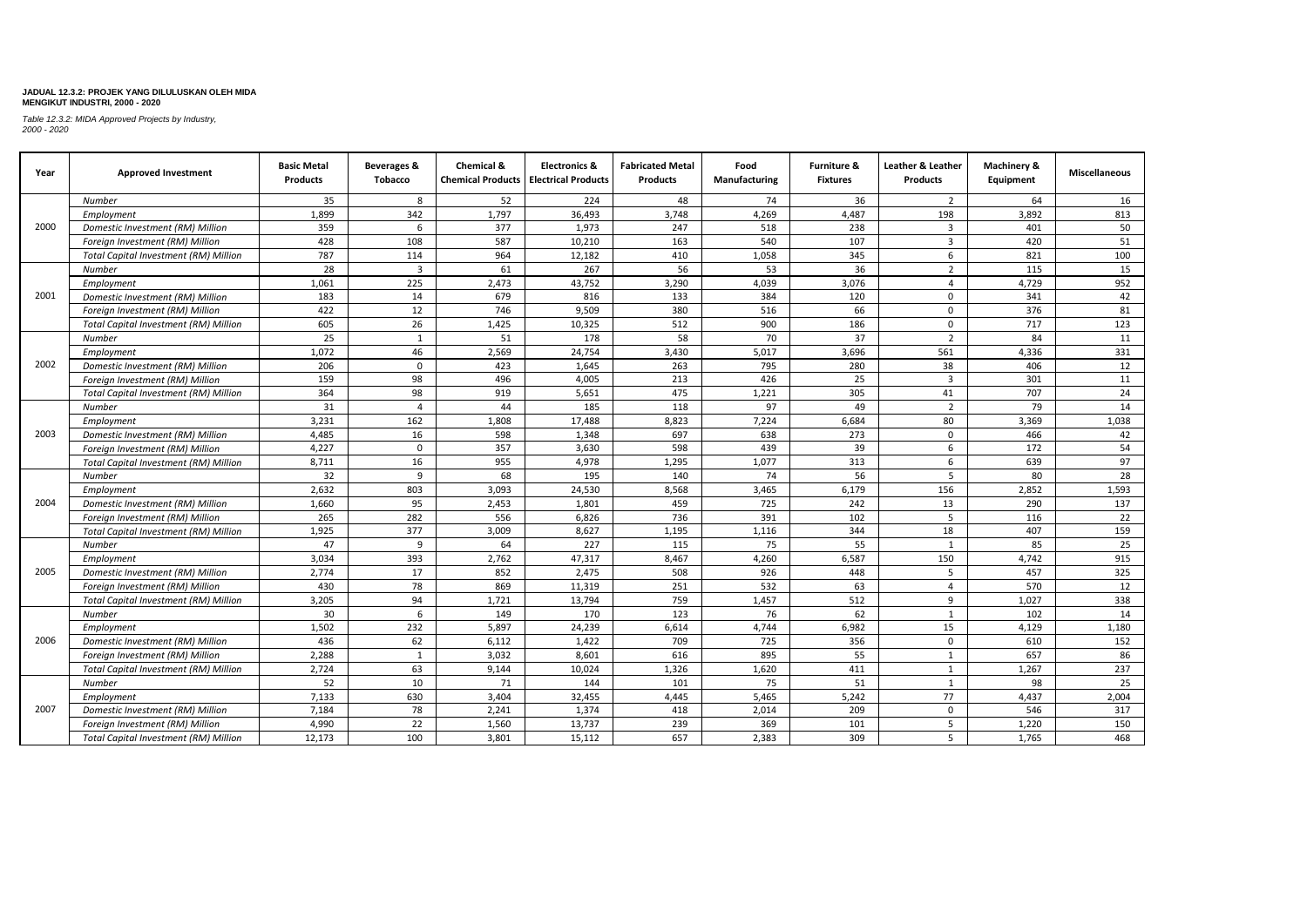| Year | <b>Approved Investment</b>                   | <b>Natural Gas</b> | Non-Metallic<br><b>Mineral Products</b> | Paper, Printing &<br>Publishing | Petroleum<br>Products (Inc.<br>Petrochemicals) | <b>Plastic Products</b> | <b>Rubber Products</b> | Scientific &<br><b>Measuring</b><br>Equipment | <b>Textiles &amp; Textile</b><br><b>Products</b> | <b>Transport Equipment</b> | Wood & Wood<br>Products | <b>Total</b> |
|------|----------------------------------------------|--------------------|-----------------------------------------|---------------------------------|------------------------------------------------|-------------------------|------------------------|-----------------------------------------------|--------------------------------------------------|----------------------------|-------------------------|--------------|
|      | Number                                       | 1                  | 25                                      | 26                              | $\overline{7}$                                 | 37                      | 28                     | 10                                            | 44                                               | 46                         | 22                      | 805          |
| 2000 | Employment                                   | 831                | 1,793                                   | 2,301                           | 522                                            | 2.245                   | 4,963                  | 2,232                                         | 6.742                                            | 5.199                      | 3,346                   | 88,112       |
|      | Domestic Investment (RM) Million             | 5,780              | 239                                     | 1,312                           | 583                                            | 326                     | 275                    | 17                                            | 454                                              | 400                        | 204                     | 13,762       |
|      | Foreign Investment (RM) Million              | 1,445              | 1,528                                   | 212                             | 1,764                                          | 290                     | 668                    | 167                                           | 732                                              | 273                        | 156                     | 19,848       |
|      | Total Capital Investment (RM) Million        | 7,225              | 1,766                                   | 1,524                           | 2,347                                          | 616                     | 943                    | 184                                           | 1,186                                            | 673                        | 360                     | 33,610       |
|      | <b>Number</b>                                | $\mathbf{0}$       | 25                                      | 23                              | 6                                              | 50                      | 42                     | 19                                            | 43                                               | 48                         | 35                      | 927          |
|      | Employment                                   | $\mathbf 0$        | 1,830                                   | 1,204                           | 155                                            | 3,439                   | 6,280                  | 2,466                                         | 2,741                                            | 3,034                      | 3,465                   | 88,215       |
| 2001 | Domestic Investment (RM) Million             | $\mathbf 0$        | 396                                     | 314                             | 14                                             | 317                     | 343                    | 125                                           | 109                                              | 628                        | 285                     | 5,243        |
|      | Foreign Investment (RM) Million              | $\mathbf{0}$       | 1,603                                   | 196                             | 116                                            | 217                     | 311                    | 526                                           | 320                                              | 499                        | 122                     | 16,019       |
|      | <b>Total Capital Investment (RM) Million</b> | $\mathbf{0}$       | 1,999                                   | 510                             | 129                                            | 534                     | 654                    | 651                                           | 429                                              | 1,128                      | 408                     | 21,262       |
|      | Number                                       | 1                  | 31                                      | 17                              | 13                                             | 58                      | 25                     | 10                                            | 30                                               | 49                         | 41                      | 792          |
|      | Employment                                   | 12                 | 1,710                                   | 1,035                           | 730                                            | 3.057                   | 2,796                  | 453                                           | 2.036                                            | 3.305                      | 3,798                   | 64,744       |
| 2002 | Domestic Investment (RM) Million             | 50                 | 377                                     | 137                             | 75                                             | 390                     | 161                    | 40                                            | 163                                              | 557                        | 287                     | 6,304        |
|      | Foreign Investment (RM) Million              | $\mathbf 0$        | 99                                      | 178                             | 4,791                                          | 146                     | 221                    | 55                                            | 34                                               | 141                        | 173                     | 11,573       |
|      | <b>Total Capital Investment (RM) Million</b> | 50                 | 476                                     | 314                             | 4,866                                          | 536                     | 382                    | 95                                            | 197                                              | 698                        | 459                     | 17,877       |
|      | Number                                       | 1                  | 23                                      | 23                              | 11                                             | 82                      | 21                     | 24                                            | 34                                               | 86                         | 37                      | 965          |
|      | Employment                                   | $\mathbf 0$        | 1,170                                   | 1,358                           | 223                                            | 5,374                   | 1,101                  | 2,368                                         | 1,846                                            | 7,922                      | 5,913                   | 77,182       |
| 2003 | Domestic Investment (RM) Million             | $\mathbf 0$        | 127                                     | 152                             | $\overline{7}$                                 | 349                     | 105                    | 246                                           | 215                                              | 2,990                      | 750                     | 13,504       |
|      | Foreign Investment (RM) Million              | $\mathbf 0$        | 326                                     | 102                             | 437                                            | 528                     | 106                    | 217                                           | 78                                               | 3,989                      | 335                     | 15,640       |
|      | <b>Total Capital Investment (RM) Million</b> | $\mathbf 0$        | 454                                     | 254                             | 444                                            | 877                     | 211                    | 463                                           | 293                                              | 6,979                      | 1,085                   | 29,145       |
|      | <b>Number</b>                                | $\mathbf{0}$       | 42                                      | 36                              | 16                                             | 87                      | 29                     | 16                                            | 36                                               | 108                        | 44                      | 1.101        |
|      | Employment                                   | $\mathbf{0}$       | 3,187                                   | 3,063                           | 387                                            | 5,096                   | 3,306                  | 751                                           | 5,865                                            | 6,669                      | 6,439                   | 88,634       |
| 2004 | Domestic Investment (RM) Million             | $\mathbf 0$        | 394                                     | 3,361                           | 1,090                                          | 408                     | 275                    | 33                                            | 455                                              | 1,069                      | 661                     | 15,623       |
|      | Foreign Investment (RM) Million              | $\mathbf 0$        | 381                                     | 1,362                           | 812                                            | 275                     | 110                    | 49                                            | 369                                              | 255                        | 236                     | 13,151       |
|      | Total Capital Investment (RM) Million        | $\mathbf 0$        | 775                                     | 4,723                           | 1,902                                          | 683                     | 385                    | 82                                            | 824                                              | 1,324                      | 897                     | 28,773       |
|      | Number                                       | $\mathbf{0}$       | 30                                      | 23                              | 15                                             | 81                      | 27                     | 15                                            | 35                                               | 62                         | 36                      | 1,027        |
|      | Employment                                   | $\mathbf 0$        | 1,480                                   | 1,295                           | 276                                            | 6,242                   | 2,049                  | 3,276                                         | 12,800                                           | 5,623                      | 3,288                   | 114,956      |
| 2005 | Domestic Investment (RM) Million             | $\mathbf 0$        | 325                                     | 830                             | 602                                            | 585                     | 558                    | 62                                            | 228                                              | 912                        | 283                     | 13,174       |
|      | Foreign Investment (RM) Million              | $\mathbf 0$        | 596                                     | 124                             | 133                                            | 595                     | 215                    | 1,364                                         | 146                                              | 504                        | 77                      | 17,883       |
|      | <b>Total Capital Investment (RM) Million</b> | $\mathbf 0$        | 922                                     | 954                             | 735                                            | 1,180                   | 773                    | 1,427                                         | 374                                              | 1,416                      | 360                     | 31,057       |
|      | Number                                       | $\mathbf 0$        | 29                                      | 26                              | 10                                             | 85                      | 37                     | 20                                            | 30                                               | 66                         | 41                      | 1.077        |
|      | Employment                                   | $\mathbf 0$        | 2.344                                   | 1,900                           | 1,395                                          | 7,607                   | 4,967                  | 1,099                                         | 2,863                                            | 5.180                      | 6,063                   | 88,952       |
| 2006 | Domestic Investment (RM) Million             | $\mathsf 0$        | 204                                     | 595                             | 10,833                                         | 378                     | 457                    | 116                                           | 669                                              | 1,232                      | 697                     | 25,765       |
|      | Foreign Investment (RM) Million              | $\mathbf{0}$       | 962                                     | 93                              | 605                                            | 757                     | 258                    | 665                                           | 152                                              | 217                        | 286                     | 20.228       |
|      | Total Capital Investment (RM) Million        | $\mathbf 0$        | 1,167                                   | 688                             | 11,438                                         | 1,135                   | 715                    | 781                                           | 821                                              | 1,448                      | 983                     | 45,993       |
|      | Number                                       | $\mathbf 0$        | 16                                      | 36                              | 17                                             | 92                      | 33                     | 19                                            | 22                                               | 53                         | 33                      | 949          |
|      | Employment                                   | $\mathbf{0}$       | 1.619                                   | 3,191                           | 1,050                                          | 4.220                   | 3,607                  | 1,310                                         | 9,487                                            | 4,581                      | 3,316                   | 97,673       |
| 2007 | Domestic Investment (RM) Million             | $\mathbf 0$        | 293                                     | 1,083                           | 8,497                                          | 511                     | 268                    | 197                                           | 100                                              | 889                        | 286                     | 26,506       |
|      | Foreign Investment (RM) Million              | $\mathbf 0$        | 1,008                                   | 1,815                           | 5,335                                          | 566                     | 242                    | 176                                           | 1,301                                            | 307                        | 285                     | 33,426       |
|      | <b>Total Capital Investment (RM) Million</b> | $\mathbf 0$        | 1.301                                   | 2.898                           | 13.832                                         | 1.077                   | 510                    | 372                                           | 1.401                                            | 1.196                      | 572                     | 59,932       |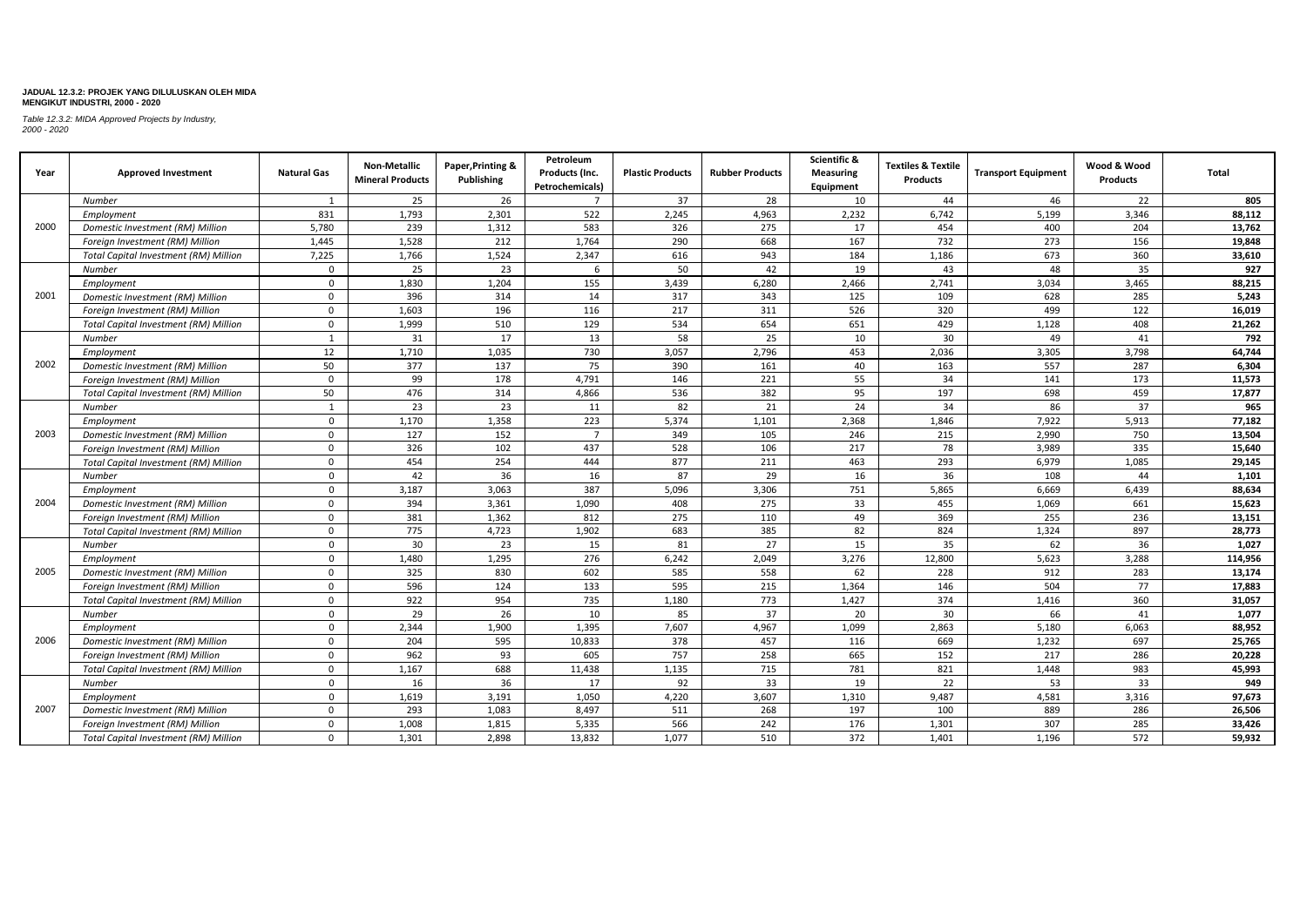| Year                                         | <b>Approved Investment</b>                   | <b>Basic Metal</b><br><b>Products</b> | Beverages &<br><b>Tobacco</b> | Chemical & | <b>Electronics &amp;</b><br><b>Chemical Products   Electrical Products</b> | <b>Fabricated Metal</b><br><b>Products</b> | Food<br>Manufacturing | <b>Furniture &amp;</b><br><b>Fixtures</b> | Leather & Leather<br><b>Products</b> | Machinery &<br>Equipment | <b>Miscellaneous</b> |
|----------------------------------------------|----------------------------------------------|---------------------------------------|-------------------------------|------------|----------------------------------------------------------------------------|--------------------------------------------|-----------------------|-------------------------------------------|--------------------------------------|--------------------------|----------------------|
|                                              | Number                                       | 53                                    | $\overline{3}$                | 70         | 132                                                                        | 105                                        | 87                    | 45                                        |                                      | 93                       | 18                   |
|                                              | Employment                                   | 8,289                                 | 164                           | 2,864      | 34,196                                                                     | 5,397                                      | 6,029                 | 4,605                                     |                                      | 5,377                    | 971                  |
| 2008                                         | Domestic Investment (RM) Million             | 5,322                                 | 28                            | 1,435      | 441                                                                        | 519                                        | 1,711                 | 198                                       | $\Omega$                             | 738                      | 66                   |
|                                              | Foreign Investment (RM) Million              | 20,447                                | 60                            | 1,221      | 17,332                                                                     | 555                                        | 1,070                 | 18                                        | $\Omega$                             | 519                      | 71                   |
|                                              | <b>Total Capital Investment (RM) Million</b> | 25,768                                | 88                            | 2,657      | 17,773                                                                     | 1,073                                      | 2,781                 | 216                                       | 0                                    | 1,258                    | 137                  |
|                                              | Number                                       | 30                                    | $\overline{3}$                | 77         | 115                                                                        | 99                                         | 69                    | 31                                        | $\overline{2}$                       | 95                       | 13                   |
|                                              | Employment                                   | 3,784                                 | 847                           | 3,981      | 16,757                                                                     | 5,873                                      | 5,512                 | 2,696                                     | 130                                  | 5,613                    | 772                  |
| 2009                                         | Domestic Investment (RM) Million             | 2,152                                 | 78                            | 1,342      | 770                                                                        | 595                                        | 1,038                 | 132                                       | 13                                   | 603                      | 54                   |
|                                              | Foreign Investment (RM) Million              | 435                                   | 315                           | 7,038      | 3,976                                                                      | 775                                        | 934                   | 42                                        | $\Omega$                             | 637                      | 47                   |
| 2010<br>2011<br>2012<br>2013<br>2014<br>2015 | <b>Total Capital Investment (RM) Million</b> | 2,587                                 | 393                           | 8,380      | 4,746                                                                      | 1,370                                      | 1,972                 | 175                                       | 13                                   | 1,240                    | 101                  |
|                                              | Number                                       | 48                                    | $\overline{7}$                | 89         | 126                                                                        | 73                                         | 73                    | 42                                        | $\Omega$                             | 92                       | 15                   |
|                                              | Employment                                   | 6,901                                 | 424                           | 2,224      | 29,212                                                                     | 5,577                                      | 4,555                 | 5,163                                     | $\Omega$                             | 6,653                    | 611                  |
|                                              | Domestic Investment (RM)                     | 1,650                                 | 109                           | 1,095      | 1,451                                                                      | 1,005                                      | 1,225                 | 202                                       | $\Omega$                             | 897                      | 32                   |
|                                              | Foreign Investment (RM)                      | 3,596                                 | $\overline{2}$                | 1,736      | 11,842                                                                     | 1,524                                      | 1,216                 | 241                                       | $\Omega$                             | 1,019                    | 580                  |
|                                              | Total Capital Investment (RM)                | 5,245                                 | 111                           | 2,830      | 13,294                                                                     | 2,529                                      | 2,440                 | 443                                       | 0                                    | 1,916                    | 613                  |
|                                              | Number                                       | 38                                    | $\overline{a}$                | 69         | 129                                                                        | 63                                         | 64                    | 60                                        | $\Omega$                             | 74                       | 14                   |
|                                              | Employment                                   | 6,653                                 | 149                           | 2,976      | 42,688                                                                     | 4,153                                      | 5,438                 | 5,479                                     | $\Omega$                             | 3,936                    | 1,531                |
|                                              | Domestic Investment (RM)                     | 6,329                                 | 14                            | 1,729      | 1,358                                                                      | 620                                        | 1,126                 | 252                                       | $\Omega$                             | 493                      | 101                  |
|                                              | Foreign Investment (RM)                      | 3,587                                 | 25                            | 3,221      | 18,704                                                                     | 805                                        | 2,568                 | 55                                        | 0                                    | 251                      | 78                   |
|                                              | <b>Total Capital Investment (RM)</b>         | 9.917                                 | 40                            | 4,950      | 20,061                                                                     | 1,424                                      | 3,694                 | 306                                       | $\Omega$                             | 744                      | 179                  |
|                                              | Number                                       | 37                                    | $\overline{a}$                | 73         | 112                                                                        | 61                                         | 67                    | 53                                        | $\overline{3}$                       | 84                       | 5                    |
|                                              | Employment                                   | 4,129                                 | 1,071                         | 2,740      | 18,163                                                                     | 6,218                                      | 7,062                 | 5,316                                     | 93                                   | 5,125                    | 211                  |
|                                              | Domestic Investment (RM)                     | 1,859                                 | 127                           | 766        | 735                                                                        | 624                                        | 2,281                 | 314                                       | 16                                   | 607                      | 17                   |
|                                              | Foreign Investment (RM)                      | 1,934                                 | 221                           | 5,671      | 3,252                                                                      | 605                                        | 1,118                 | 81                                        | $\mathbf 0$                          | 1,242                    | 6                    |
|                                              | <b>Total Capital Investment (RM)</b>         | 3,793                                 | 348                           | 6,437      | 3,987                                                                      | 1,230                                      | 3,399                 | 396                                       | 16                                   | 1,849                    | 22                   |
|                                              | Number                                       | 35                                    | $\overline{a}$                | 68         | 118                                                                        | 73                                         | 73                    | 39                                        | 1                                    | 90                       | 8                    |
|                                              | Employment                                   | 3,492                                 | 458                           | 3,966      | 25,380                                                                     | 4,020                                      | 6,159                 | 4,132                                     | 10                                   | 4,726                    | 300                  |
|                                              | Domestic Investment (RM)                     | 1,147                                 | 62                            | 2,035      | 1,319                                                                      | 595                                        | 2,056                 | 249                                       | 5                                    | 771                      | 13                   |
|                                              | Foreign Investment (RM)                      | 4,426                                 | 251                           | 3,758      | 8,496                                                                      | 812                                        | 2,298                 | 10                                        | $\mathbf{1}$                         | 1,205                    | 34                   |
|                                              | <b>Total Capital Investment (RM)</b>         | 5,573                                 | 313                           | 5,793      | 9,815                                                                      | 1,407                                      | 4,354                 | 259                                       | 6                                    | 1,976                    | 47                   |
|                                              | Number                                       | 33                                    | 8                             | 83         | 96                                                                         | 101                                        | 67                    | 19                                        | $\overline{2}$                       | 98                       | 10                   |
|                                              | Employment                                   | 7,133                                 | 1,007                         | 4,709      | 16,700                                                                     | 5,156                                      | 4,788                 | 1,714                                     | 194                                  | 4,568                    | 963                  |
|                                              | Domestic Investment (RM)                     | 1,975                                 | 161                           | 3,047      | 725                                                                        | 1,421                                      | 1,299                 | 223                                       | 21                                   | 1,758                    | 41                   |
|                                              | Foreign Investment (RM)                      | 7,969                                 | 65                            | 7,704      | 10,423                                                                     | 794                                        | 1,548                 | 12                                        | 1                                    | 721                      | 46                   |
|                                              | <b>Total Capital Investment (RM)</b>         | 9.944                                 | 226                           | 10,751     | 11,147                                                                     | 2,214                                      | 2,847                 | 236                                       | 22                                   | 2,479                    | 87                   |
|                                              | Number                                       | 28                                    | $\overline{\mathbf{3}}$       | 50         | 93                                                                         | 77                                         | 51                    | 18                                        | $\mathbf{1}$                         | 97                       | $\overline{7}$       |
|                                              | Employment                                   | 3,628                                 | 423                           | 2,009      | 22,599                                                                     | 4,526                                      | 2,930                 | 748                                       | 74                                   | 4,428                    | 886                  |
|                                              | Domestic Investment (RM)                     | 930                                   | 108                           | 1,087      | 722                                                                        | 1,639                                      | 2,057                 | 61                                        | 10                                   | 964                      | 103                  |
|                                              | Foreign Investment (RM)                      | 2,680                                 | $\overline{7}$                | 1,196      | 8,204                                                                      | 967                                        | 590                   | 26                                        | $\mathbf 0$                          | 838                      | 6                    |
|                                              | <b>Total Capital Investment (RM)</b>         | 3.610                                 | 114                           | 2,282      | 8.926                                                                      | 2.606                                      | 2.648                 | 87                                        | 10                                   | 1.802                    | 108                  |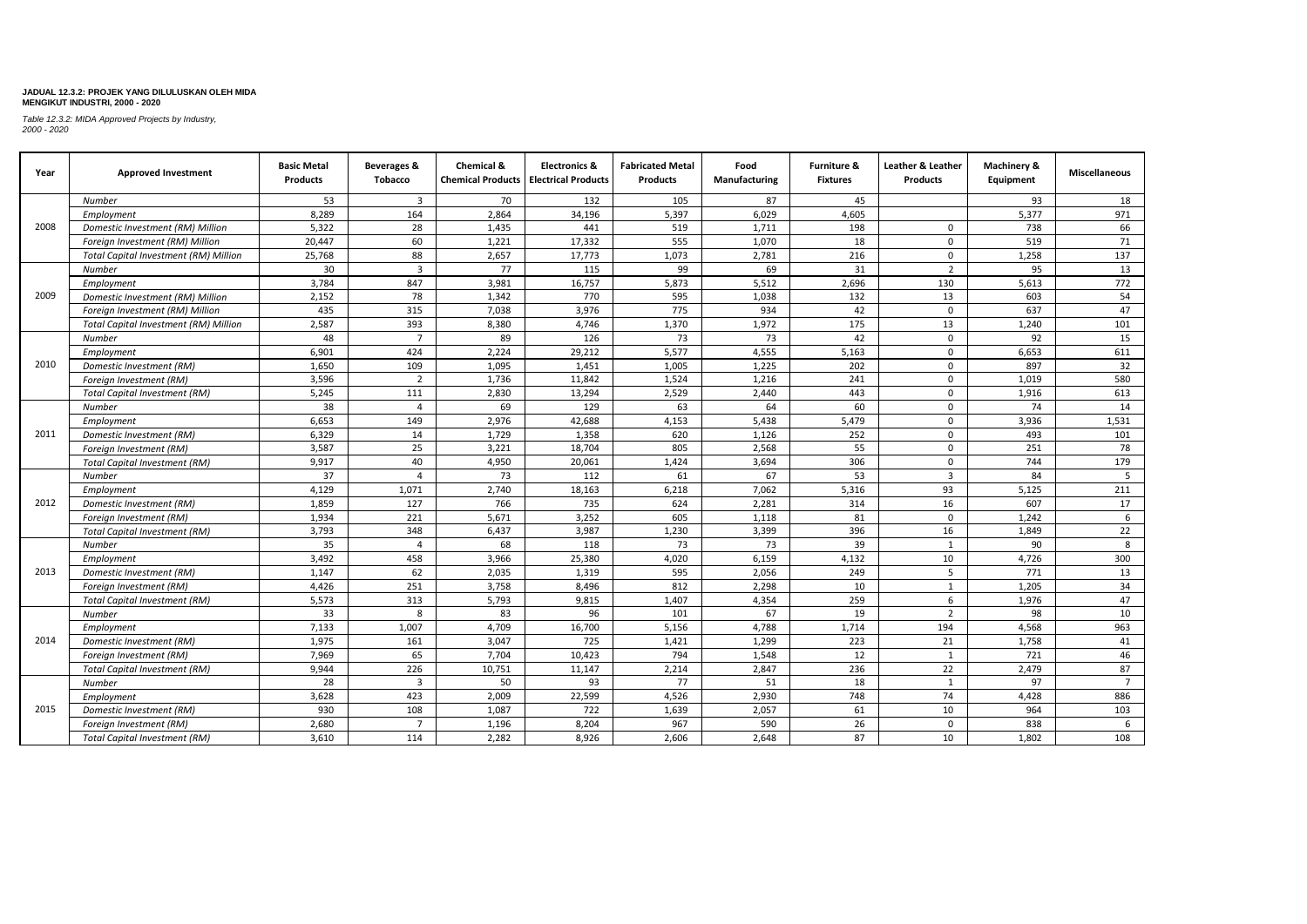| Year | <b>Approved Investment</b>                   | <b>Natural Gas</b> | <b>Non-Metallic</b><br><b>Mineral Products</b> | Paper, Printing &<br>Publishing | Petroleum<br>Products (Inc.<br>Petrochemicals) | <b>Plastic Products</b> | <b>Rubber Products</b> | Scientific &<br><b>Measuring</b><br>Equipment | <b>Textiles &amp; Textile</b><br><b>Products</b> | <b>Transport Equipment</b> | Wood & Wood<br><b>Products</b> | <b>Total</b> |
|------|----------------------------------------------|--------------------|------------------------------------------------|---------------------------------|------------------------------------------------|-------------------------|------------------------|-----------------------------------------------|--------------------------------------------------|----------------------------|--------------------------------|--------------|
|      | Number                                       | $\Omega$           | 28                                             | 26                              | 16                                             | 60                      | 37                     | 18                                            | 18                                               | 73                         | 37                             | 919          |
|      | Employment                                   | $\mathbf 0$        | 1,150                                          | 2,237                           | 487                                            | 5,687                   | 5,790                  | 2,056                                         | 3,090                                            | 7,732                      | 5,052                          | 101,173      |
| 2008 | Domestic Investment (RM) Million             | $\mathbf 0$        | 747                                            | 430                             | 1,503                                          | 424                     | 407                    | 141                                           | 105                                              | 2,037                      | 434                            | 16,686       |
|      | Foreign Investment (RM) Million              | $\mathbf 0$        | 522                                            | 480                             | 1,247                                          | 211                     | 315                    | 379                                           | 303                                              | 853                        | 497                            | 46,099       |
|      | <b>Total Capital Investment (RM) Million</b> | $\mathbf 0$        | 1,268                                          | 911                             | 2,750                                          | 636                     | 722                    | 520                                           | 408                                              | 2,890                      | 930                            | 62,785       |
|      | <b>Number</b>                                | $\mathbf 0$        | 27                                             | 20                              | 8                                              | 42                      | 22                     | 19                                            | 9                                                | 54                         | 31                             | 766          |
|      | Employment                                   | $\mathbf 0$        | 2,860                                          | 1,253                           | 174                                            | 2,190                   | 2,064                  | 1,541                                         | 1,345                                            | 4,563                      | 2,375                          | 64,330       |
| 2009 | Domestic Investment (RM) Million             | $\mathbf 0$        | 1,099                                          | 186                             | 719                                            | 221                     | 92                     | 202                                           | 108                                              | 865                        | 222                            | 10,492       |
|      | Foreign Investment (RM) Million              | $\mathbf 0$        | 5,316                                          | 316                             | 460                                            | 550                     | 128                    | 313                                           | 225                                              | 541                        | 97                             | 22,145       |
|      | <b>Total Capital Investment (RM) Million</b> | $\mathbf 0$        | 6,415                                          | 502                             | 1,179                                          | 771                     | 220                    | 515                                           | 334                                              | 1,406                      | 319                            | 32,637       |
|      | Number                                       | $\mathbf 0$        | 30                                             | 10                              | 12                                             | 72                      | 34                     | 34                                            | 21                                               | 90                         | 42                             | 910          |
|      | Employment                                   | $\mathbf{0}$       | 3,266                                          | 527                             | 618                                            | 3,691                   | 6,764                  | 3,452                                         | 1,389                                            | 13,159                     | 3,133                          | 97,319       |
| 2010 | Domestic Investment (RM)                     | $\mathbf 0$        | 975                                            | 225                             | 4,663                                          | 525                     | 743                    | 176                                           | 125                                              | 2,785                      | 239                            | 18,120       |
|      | Foreign Investment (RM)                      | $\mathbf 0$        | 2,237                                          | 70                              | 1,089                                          | 256                     | 173                    | 2,180                                         | 501                                              | 745                        | 49                             | 29,057       |
|      | <b>Total Capital Investment (RM)</b>         | $\mathbf 0$        | 3,212                                          | 295                             | 5,753                                          | 781                     | 916                    | 2,356                                         | 626                                              | 3,530                      | 288                            | 47,177       |
|      | Number                                       | $\mathbf{0}$       | 25                                             | 37                              | 15                                             | 55                      | 19                     | 11                                            | 14                                               | 110                        | 45                             | 846          |
|      | Employment                                   | $\mathbf 0$        | 1,852                                          | 2,100                           | 405                                            | 3,032                   | 4,248                  | 1,616                                         | 1,356                                            | 9,727                      | 3,194                          | 100,533      |
| 2011 | Domestic Investment (RM)                     | $\mathbf 0$        | 1,100                                          | 215                             | 1,713                                          | 395                     | 538                    | 78                                            | 55                                               | 4,912                      | 911                            | 21,938       |
|      | Foreign Investment (RM)                      | $\mathbf 0$        | 1,464                                          | 319                             | 968                                            | 271                     | 91                     | 356                                           | 236                                              | 1,066                      | 83                             | 34,149       |
|      | <b>Total Capital Investment (RM)</b>         | $\mathbf{0}$       | 2,563                                          | 534                             | 2,681                                          | 666                     | 630                    | 434                                           | 291                                              | 5,978                      | 994                            | 56,087       |
|      | <b>Number</b>                                | $\mathbf 0$        | 21                                             | 27                              | 14                                             | 57                      | 20                     | 16                                            | 31                                               | 85                         | 34                             | 804          |
|      | Employment                                   | $\mathbf 0$        | 1,126                                          | 1,991                           | 1,274                                          | 3,910                   | 2,414                  | 807                                           | 1,674                                            | 11,669                     | 1,638                          | 76,631       |
| 2012 | Domestic Investment (RM)                     | $\mathbf 0$        | 322                                            | 274                             | 4,661                                          | 402                     | 132                    | 738                                           | 143                                              | 5,932                      | 258                            | 20,207       |
|      | Foreign Investment (RM)                      | $\mathbf 0$        | 310                                            | 597                             | 1,377                                          | 707                     | 1,219                  | 177                                           | 328                                              | 1,924                      | 150                            | 20,919       |
|      | <b>Total Capital Investment (RM)</b>         | $\mathbf 0$        | 632                                            | 872                             | 6,037                                          | 1,109                   | 1,350                  | 915                                           | 471                                              | 7,856                      | 407                            | 41,126       |
|      | Number                                       | $\mathbf 0$        | 33                                             | 22                              | $\overline{7}$                                 | 44                      | 20                     | 37                                            | 16                                               | 73                         | 26                             | 787          |
|      | Employment                                   | $\mathbf 0$        | 2,636                                          | 2,253                           | 655                                            | 3,334                   | 12,711                 | 6,085                                         | 1,493                                            | 9,169                      | 2,009                          | 92,988       |
| 2013 | Domestic Investment (RM)                     | $\mathbf{0}$       | 933                                            | 506                             | 2,927                                          | 438                     | 2,833                  | 776                                           | 132                                              | 4,446                      | 321                            | 21,565       |
|      | Foreign Investment (RM)                      | $\mathbf 0$        | 1,339                                          | 68                              | 3,244                                          | 410                     | 795                    | 560                                           | 633                                              | 2,160                      | 37                             | 30,536       |
|      | Total Capital Investment (RM)                | $\mathbf{0}$       | 2.272                                          | 574                             | 6,171                                          | 848                     | 3,628                  | 1,336                                         | 765                                              | 6,607                      | 358                            | 52,101       |
|      | Number                                       | $\mathbf 0$        | 30                                             | 17                              | 19                                             | 51                      | 19                     | 38                                            | 17                                               | 56                         | 47                             | 811          |
|      | Employment                                   | $\mathbf{0}$       | 2.711                                          | 2.144                           | 1.581                                          | 4.278                   | 3,579                  | 5,475                                         | 2.260                                            | 6.873                      | 2,510                          | 78,343       |
| 2014 | Domestic Investment (RM)                     | $\mathbf 0$        | 2.149                                          | 349                             | 11,255                                         | 755                     | 1,381                  | 1,058                                         | 598                                              | 3,748                      | 295                            | 32,260       |
|      | Foreign Investment (RM)                      | $\mathbf 0$        | 1,300                                          | 556                             | 4,727                                          | 129                     | 289                    | 754                                           | 636                                              | 1,868                      | 52                             | 39,593       |
|      | <b>Total Capital Investment (RM)</b>         | $\mathbf 0$        | 3,449                                          | 904                             | 15,982                                         | 884                     | 1,670                  | 1,812                                         | 1,233                                            | 5,616                      | 348                            | 71,853       |
|      | Number                                       | 1                  | 25                                             | 16                              | 12                                             | 43                      | 22                     | 25                                            | $\overline{a}$                                   | 55                         | 52                             | 680          |
|      | Employment                                   | 128                | 3,317                                          | 1,065                           | 1,861                                          | 3,863                   | 6,893                  | 1,681                                         | 219                                              | 2,696                      | 2,520                          | 66,494       |
| 2015 | Domestic Investment (RM)                     | 10,411             | 1,405                                          | 149                             | 25,113                                         | 660                     | 382                    | 338                                           | 18                                               | 6,002                      | 593                            | 52,751       |
|      | Foreign Investment (RM)                      | $\mathbf{0}$       | 2,301                                          | 814                             | 1,862                                          | 251                     | 956                    | 508                                           | $\overline{7}$                                   | 507                        | 222                            | 21,942       |
|      | Total Capital Investment (RM)                | 10.411             | 3.706                                          | 963                             | 26.975                                         | 911                     | 1.338                  | 846                                           | 25                                               | 6.509                      | 815                            | 74,693       |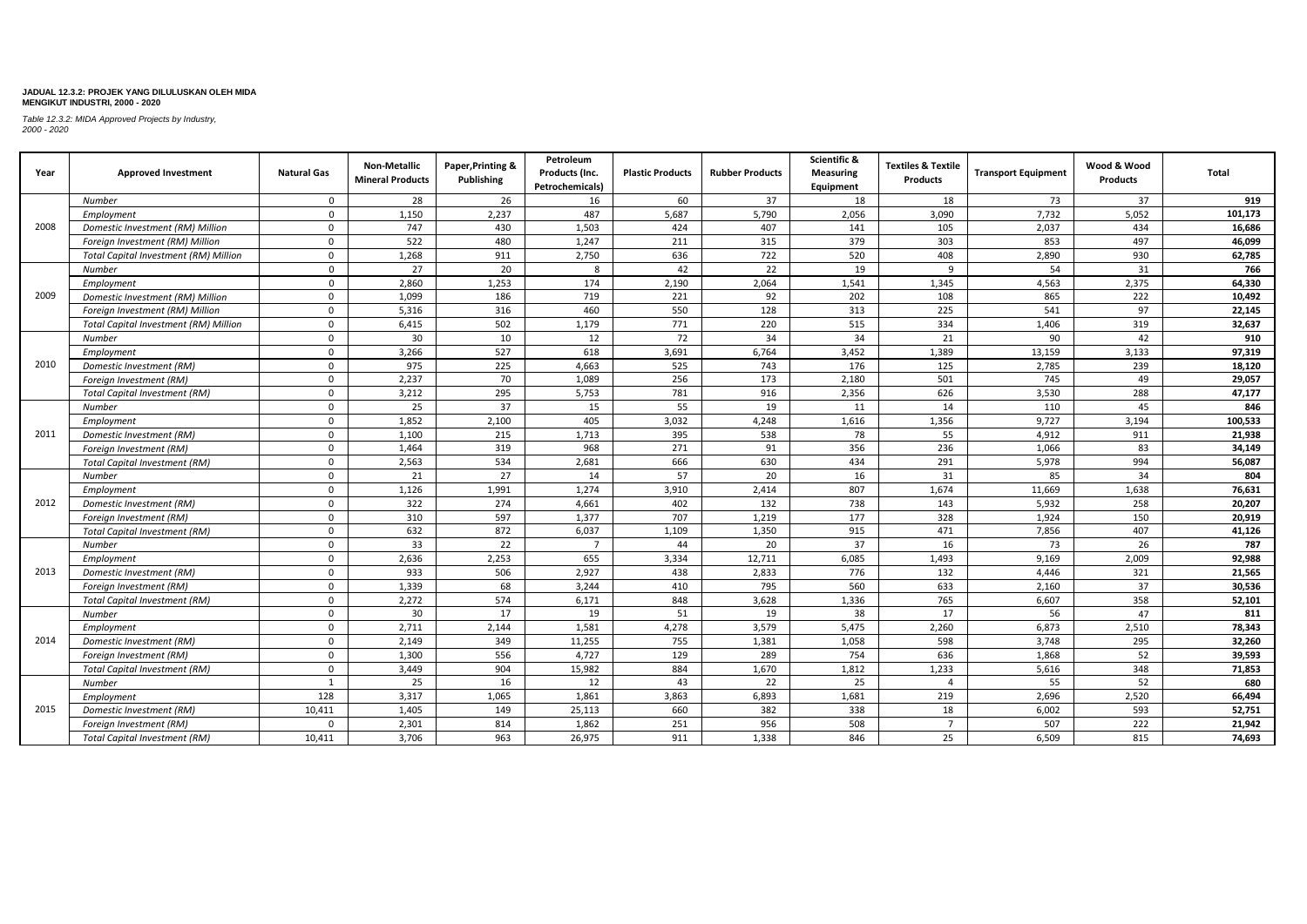*Table 12.3.2: MIDA Approved Projects by Industry, 2000 - 2020*

| Year | <b>Approved Investment</b>           | <b>Basic Metal</b><br><b>Products</b> | Beverages &<br><b>Tobacco</b> | Chemical &<br><b>Chemical Products   Electrical Products</b> | <b>Electronics &amp;</b> | <b>Fabricated Metal</b><br><b>Products</b> | Food<br>Manufacturing | <b>Furniture &amp;</b><br><b>Fixtures</b> | Leather & Leather<br><b>Products</b> | Machinery &<br>Equipment | Miscellaneous  |
|------|--------------------------------------|---------------------------------------|-------------------------------|--------------------------------------------------------------|--------------------------|--------------------------------------------|-----------------------|-------------------------------------------|--------------------------------------|--------------------------|----------------|
|      | <b>Number</b>                        | 19                                    |                               | 69                                                           | 107                      | 75                                         | 58                    | 25                                        | $\Delta$                             | 88                       | 11             |
|      | Employment                           | 3,345                                 | 64                            | 2.773                                                        | 16,260                   | 3,718                                      | 6,423                 | 1,072                                     | 303                                  | 2,866                    | 745            |
| 2016 | Domestic Investment (RM)             | 2,732                                 | 9                             | 1.661                                                        | 1.294                    | 769                                        | 2,065                 | 138                                       | 16                                   | 1,000                    | 251            |
|      | Foreign Investment (RM)              | 2,250                                 | 0                             | 1,390                                                        | 7,943                    | 635                                        | 1,273                 | 23                                        | 36                                   | 536                      | 27             |
|      | <b>Total Capital Investment (RM)</b> | 4,982                                 | 9                             | 3,051                                                        | 9,238                    | 1,405                                      | 3,338                 | 161                                       | 51                                   | 1,536                    | 277            |
|      | <b>Number</b>                        | 15                                    | 12                            | 65                                                           | 109                      | 72                                         | 56                    | 13                                        | $\Omega$                             | 77                       | 11             |
|      | Employment                           | 1,362                                 | 569                           | 2,767                                                        | 10,593                   | 3,798                                      | 4.149                 | 789                                       |                                      | 6,078                    | 297            |
| 2017 | Domestic Investment (RM)             | 171                                   | 170                           | 1,728                                                        | 1,510                    | 803                                        | 1,281                 | 90                                        | $\Omega$                             | 1,431                    | 71             |
|      | Foreign Investment (RM)              | 12                                    | 47                            | 2.420                                                        | 8,155                    | 322                                        | 824                   | 81                                        | $\Omega$                             | 755                      | 125            |
|      | <b>Total Capital Investment (RM)</b> | 183                                   | 217                           | 4,148                                                        | 9,666                    | 1,126                                      | 2,105                 | 171                                       |                                      | 2,186                    | 195            |
|      | <b>Number</b>                        | 25                                    |                               | 68                                                           | 56                       | 86                                         | 63                    | 20                                        | $\Omega$                             | 88                       | $\overline{a}$ |
|      | Employment                           | 4,998                                 | 111                           | 2,390                                                        | 11,180                   | 4,978                                      | 4,888                 | 1,886                                     | $\Omega$                             | 3,689                    | 585            |
| 2018 | Domestic Investment (RM)             | 4.658                                 | 121                           | 564                                                          | 467                      | 1,161                                      | 1,294                 | 113                                       |                                      | 1,509                    | 61             |
|      | Foreign Investment (RM)              | 8.476                                 | 40                            | 4.436                                                        | 10,713                   | 642                                        | 515                   | 443                                       | $\Omega$                             | 905                      | 144            |
|      | <b>Total Capital Investment (RM)</b> | 13,134                                | 162                           | 5,000                                                        | 11,180                   | 1,802                                      | 1,808                 | 556                                       | $\Omega$                             | 2,413                    | 205            |
|      | Number                               | 10                                    | 6                             | 88                                                           | 157                      | 104                                        | 98                    | 40                                        | $\Omega$                             | 103                      | 12             |
|      | Employment                           | 1.417                                 | 477                           | 2,880                                                        | 22,936                   | 4,759                                      | 5,065                 | 3.671                                     | $\Omega$                             | 4,559                    | 953            |
| 2019 | Domestic Investment (RM)             | 263                                   | 274                           | 2,103                                                        | 3,866                    | 1,346                                      | 2,490                 | 180                                       | $\Omega$                             | 1,581                    | 293            |
|      | Foreign Investment (RM)              | 431                                   | $\mathbf 0$                   | 2,649                                                        | 21,793                   | 626                                        | 1,307                 | 444                                       | $\Omega$                             | 2,881                    | 21             |
|      | <b>Total Capital Investment (RM)</b> | 694                                   | 274                           | 4,752                                                        | 25.660                   | 1.971                                      | 3,797                 | 624                                       | $\Omega$                             | 4.462                    | 314            |
|      | <b>Number</b>                        | 13                                    | 17                            | 74                                                           | 148                      | 101                                        | 102                   | 47                                        | $\mathbf{\overline{a}}$              | 93                       | 12             |
|      | Employment                           | 4,572                                 | 792                           | 3,562                                                        | 19,541                   | 4,241                                      | 4,846                 | 2,679                                     | 40                                   | 4,569                    | 468            |
| 2020 | Domestic Investment (RM)             | 331                                   | 1.028                         | 1,636                                                        | 2,088                    | 1,882                                      | 2,325                 | 365                                       | q                                    | 2,322                    | 133            |
|      | Foreign Investment (RM)              | 14,054                                | 944                           | 4,634                                                        | 13,551                   | 789                                        | 967                   | 354                                       | 30                                   | 4,764                    | 40             |
|      | <b>Total Capital Investment (RM)</b> | 14,385                                | 1,972                         | 6,270                                                        | 15,638                   | 2,671                                      | 3,292                 | 719                                       | 39                                   | 7,086                    | 173            |

**SUMBER** / *Source* : MIDA **NOTA**/ *Note* : RM Juta/*Million*